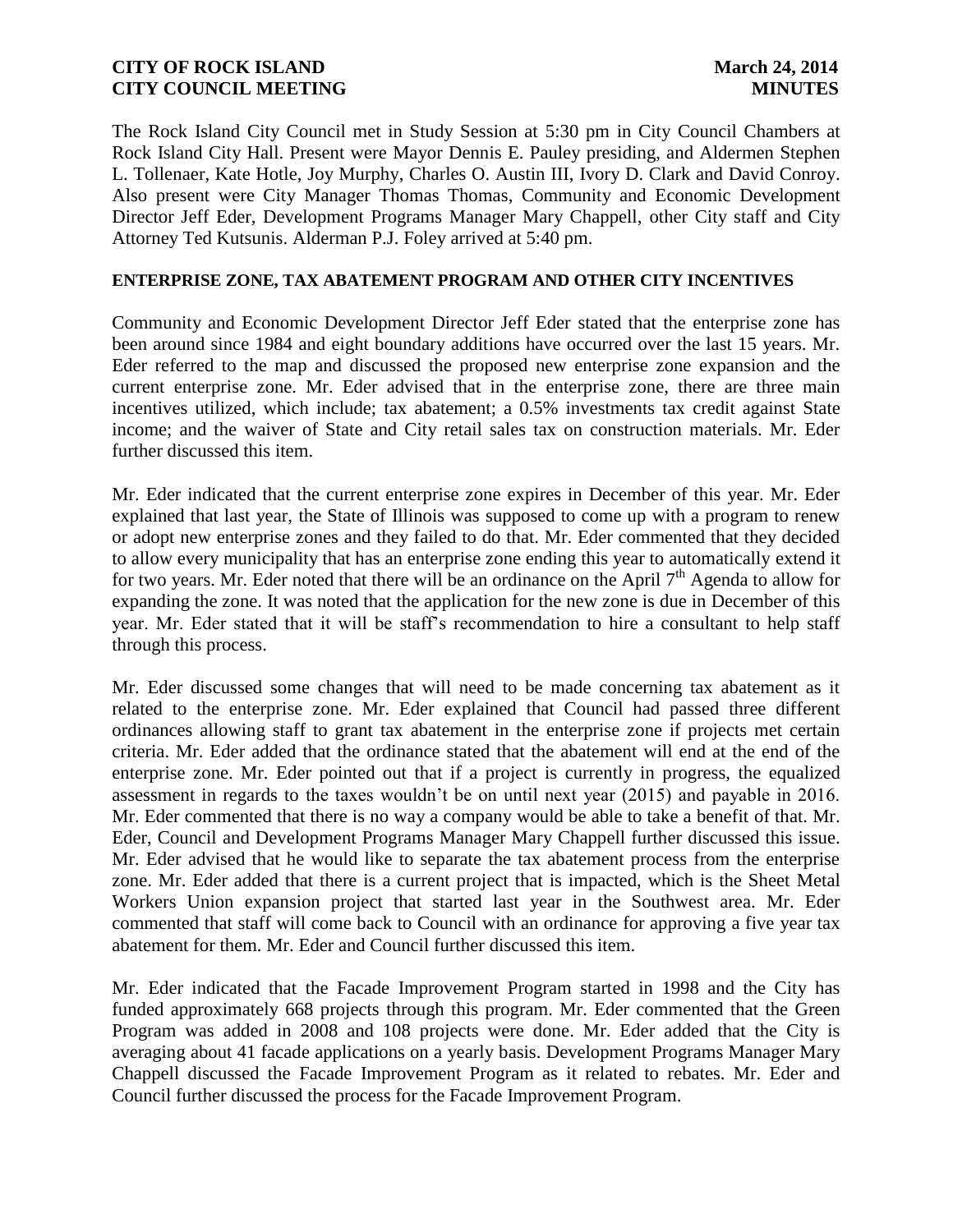Mr. Eder stated that the Commercial/Industrial Revolving Loan Fund Program (CIRLF) has been around since 1983; it originally came out of the Jobs Bill Community Development Block Grant from HUD. Mr. Eder advised that Council appointed a CIRLF Committee that oversees all of the applications, and sets the terms and conditions of all the loans. Mr. Eder added that currently a 4.0% interest rate is charged and there are loans for up to \$100,000.00 based on job creation or job retention at \$10,000.00 per job. Mr. Eder pointed out that one-half of the project costs must come from another source besides CIRLF, and because it is a HUD funded program, 51% of the permanent jobs must be available to low and moderate income individuals.

Mr. Eder discussed statistics as it related to the CIRLF Program. Mr. Eder indicated that over 260 loans have been approved and there has been a total investment of a little over \$99 million dollars. Mr. Eder added that 2,449 jobs have been created and 1,883 jobs have been retained. Mr. Eder advised that there will be a 30 year celebration on Wednesday, May 7, 2014 from 5:00 to 7:00 pm at Skellington Manor. Mr. Eder stated that at that time a new program will be announced, which will run as part of the CIRLF Program and it is a new micro loan version for loans up to \$10,000.00.

Mr. Eder reviewed sustainable initiatives that are currently offered through the City. Mr. Eder stated that there is the facade rebate of up to 75% of the project costs for energy star rated projects. Mr. Eder added that there is a CIRLF loan at \$15,000.00 per green job created. Mr. Eder commented that there is a scheduled permit fee rebate if someone comes in and does a LEED certified building. It was noted that there is a sustainable improvement loan fund for loans from \$5,000.00 to \$25,000.00. Mr. Eder advised that there is also a Ridgewood Business Park lot purchase discount. Mr. Eder commented that the City also offers some sustainable design assistance for small projects.

Council further discussed Mr. Eder's presentation.

# **EXECUTIVE SESSION**

A motion was made by Alderman Foley and seconded by Alderman Hotle to recess to Executive Session on matters of Personnel, Property Acquisition and Litigation. The motion carried on a roll call vote. Those voting Aye being; Alderman Tollenaer, Alderman Hotle, Alderman Murphy, Alderman Austin, Alderman Clark, Alderman Conroy and Alderman Foley; those voting No, none. The meeting was recessed at 5:54 pm.

### **ADJOURNMENT**

Mayor Pauley reconvened the regular meeting at 6:34 pm. A motion made by Alderman Foley and seconded by Alderman Hotle to adjourn the meeting carried by the following Aye and No vote. Those voting Aye being; Alderman Tollenaer, Alderman Hotle, Alderman Murphy, Alderman Austin, Alderman Clark, Alderman Conroy and Alderman Foley; those voting No, none. The meeting was adjourned at 6:35 pm.

 $\frac{1}{2}$  , and the set of the set of the set of the set of the set of the set of the set of the set of the set of the set of the set of the set of the set of the set of the set of the set of the set of the set of the set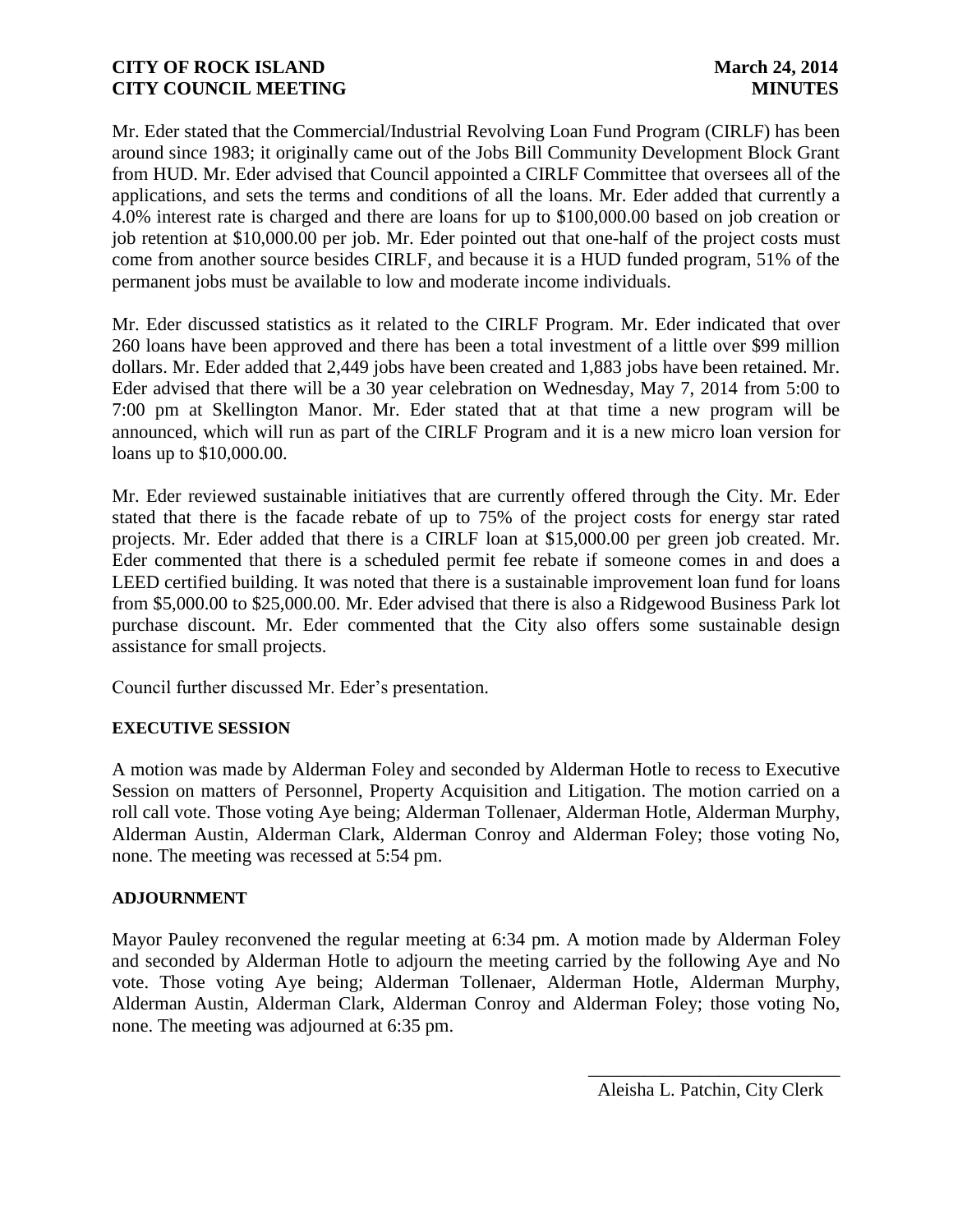Rock Island City Council met in regular session at 6:45 pm in Council Chambers of Rock Island City Hall. Present were Mayor Dennis E. Pauley presiding, and Aldermen Stephen L. Tollenaer, Kate Hotle, Joy Murphy, Charles O. Austin III, Ivory D. Clark, David Conroy and P.J. Foley. Also present were City Manager Thomas Thomas and City Attorney Ted Kutsunis.

### Introductory Proceedings

Mayor Pauley called the meeting to order and led in the Pledge of Allegiance. Alderman Austin gave the Invocation.

### Agenda Item #5 **Minutes of the meeting of March 17, 2014.**

A motion was made by Alderman Foley and seconded by Alderman Hotle to approve the minutes of the meeting of March 17, 2014 as printed. The motion carried by the following Aye and No vote; those voting Aye being; Alderman Tollenaer, Alderman Hotle, Alderman Murphy, Alderman Austin, Alderman Clark, Alderman Conroy and Foley; those voting No, none.

# Agenda Item #6 **Update Rock Island by Mayor Pauley.**

Mayor Pauley advised that the City of Rock Island is providing free leaf collection for its residential refuse customers from Monday, April 7 through Friday, April 25, 2014. In addition to providing free leaf collection, the City will also furnish bags for this program at no cost. Mayor Pauley stated that the free bags will be available beginning Monday, March 31<sup>st</sup>. In order to insure that everyone has an opportunity to receive free leaf bags, residents will only be given a maximum of 20 bags per day. Mayor Pauley commented that residents must provide proof of Rock Island residence through a photo ID or official mail in order to receive free bags. To find out locations and times and more information, go to [www.rigov.org.](http://www.rigov.org/)

Mayor Pauley stated to come into RIFAC by April  $25<sup>th</sup>$  to get a \$40 discount on Family membership at Whitewater Junction for the summer of 2014. After April 25<sup>th</sup>, it will be available at the regular price.

Mayor Pauley advised that the  $26<sup>th</sup>$  Annual Night of a Thousand Dreams, a fundraiser for the Rock Island/Milan School District presents, "A Taste of Rock Island-Milan" at Jumers Casino & Hotel Friday, April 25, 2014 at 6:00 pm. Come and enjoy one of the signature charitable events of the QCA! The Mayor stated that admission will include samplings of signature dishes from some of the finest restaurants in Rock Island, Milan and the surrounding area, complemented by fine wine and premium beer. The Mayor commented that attendees will also enjoy socializing, raffles, and bidding in a first class silent and live auction. General Admission is \$25 and reserved Seating is \$30. Make your reservations by April 4, 2014 and you could win \$100!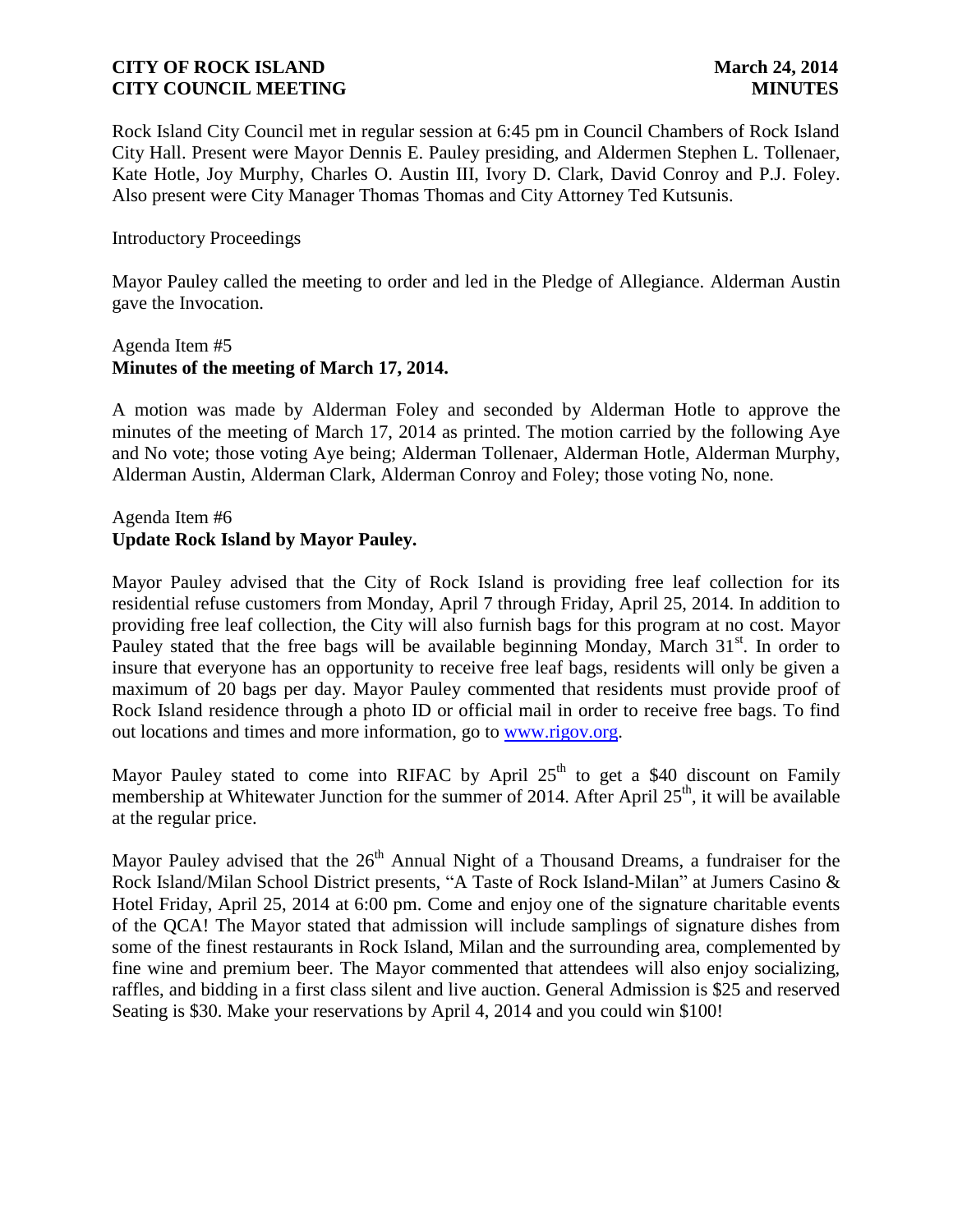#### Agenda Item #7

# **Proclamation declaring March 29, 2014 as Developmental Disabilities Awareness Day.**

Mayor Pauley read the Proclamation. Kyle Rick, Director of the Arc of the Quad Cities and Sarah Wright, Director of Development & Communications at the Arc of the Quad Cities accepted the Proclamation. Ms. Rick thanked the Mayor for the Proclamation and Rock Island's support. Ms. Rick stated that it is important for everyone in the community to welcome people of diversity.

## Agenda Item #8 **Proclamation declaring April 1, 2014 as National Service Recognition Day**.

Mayor Pauley read the Proclamation. Julie Ross stated that she was at the meeting on behalf of RSVP, which is the Retired and Senior Volunteer Program. Ms. Ross thanked the Mayor and Council for the Proclamation. Ms. Ross indicated that they are located in Rock Island and they also serve Knox, Warren and Scott County. Ms. Ross stated that they have over 1,000 volunteers and last year they put in over 120,000 hours, which adds up to over 13 years around the clock service. Ms. Ross added that 182 volunteers live in Rock Island.

### Agenda Item #9

# **A Special Ordinance declaring two current City owned 1981 INCON fuel tank monitoring systems as surplus and allowing for disposal.**

It was moved by Alderman Murphy and seconded by Alderman Austin to consider, suspend the rules and pass the ordinance. The motion carried by the following Aye and No vote; those voting Aye being; Alderman Tollenaer, Alderman Hotle, Alderman Murphy, Alderman Austin, Alderman Clark, Alderman Conroy and Alderman Foley; those voting No, none.

#### Agenda Item #10

# **A Special Ordinance Amending Chapter 9 and Chapter 10 of the Code of Ordinances regarding unlawful use of electronic communication devices, possession of cannabis 2.5 to 10 grams and required use of safety belts**.

Alderman Conroy moved and Alderman Hotle seconded to consider, suspend the rules and pass the ordinance.

Discussion followed. Mayor Pauley inquired upon Police Chief Jeff VenHuizen to explain this Agenda item due to some misconceptions on this item. Police Chief VenHuizen advised that the word decriminalization has been used in such a manner that would lead people to believe that somehow the City is condoning or legalizing the use of marijuana. The Chief added that the possession of cannabis in any amount in the State of Illinois and the City of Rock Island is a criminal offense; if someone is found to be in possession in the City, they will be arrested.

Chief VenHuizen advised that they are proposing an ordinance that allows the Police Department to use other enforcement electives by way of City ordinance to prosecute cases that involve the possession of 2.5 to 10 grams of cannabis. Chief VenHuizen commented that the City has an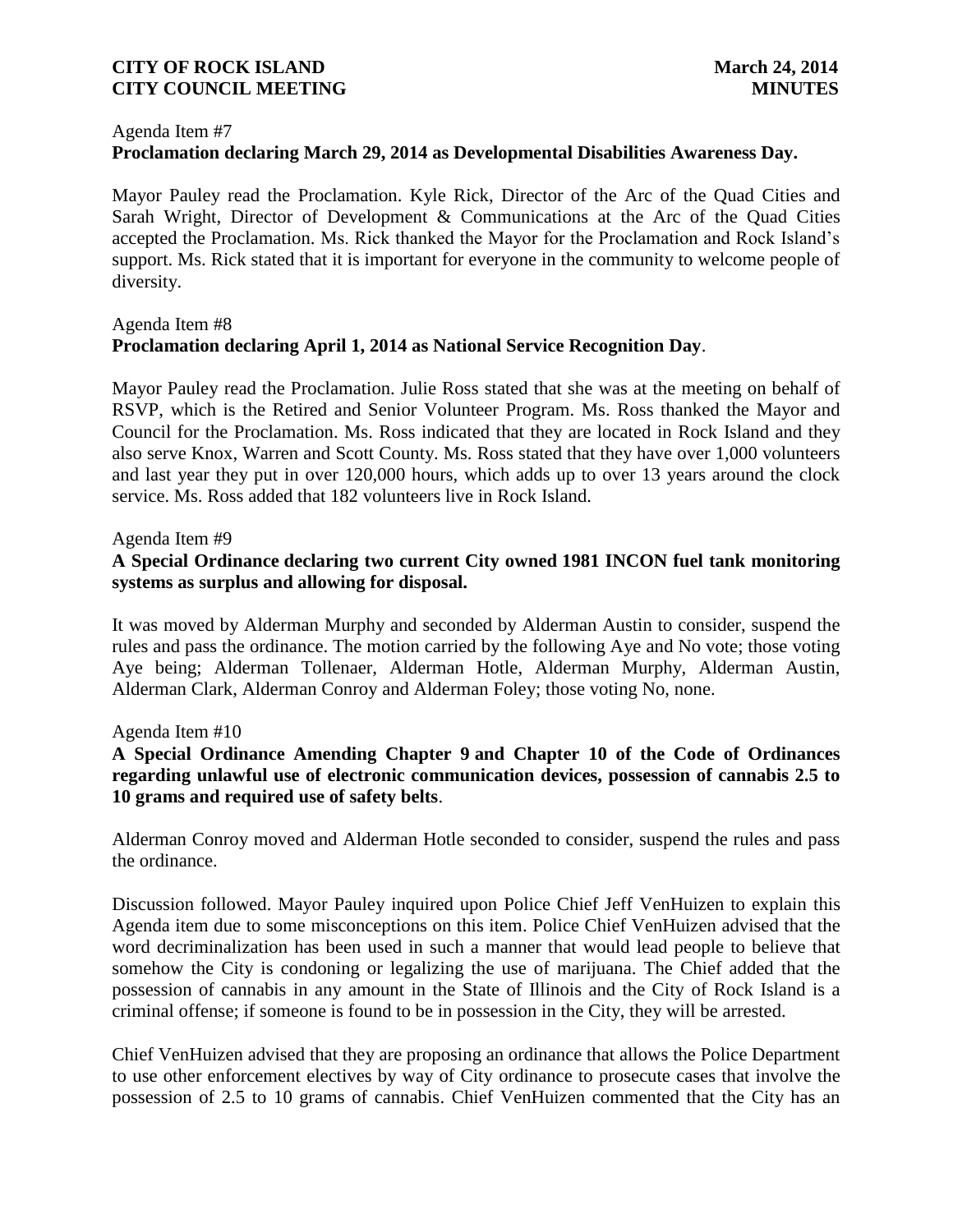ordinance for possession of cannabis of less than 2.5 grams that has been utilized hundreds of times and it deals with minor amounts of cannabis. Chief VenHuizen further discussed this issue.

Mayor Pauley clarified that the proposed ordinance only pertains to first time offenders. Chief VenHuizen indicated that the Police Department would be looking at targeting first time offenders; there are established rules in place for issuing a City ordinance citation to a violator in any of the number of charges that the department has. This is geared towards those first time offenders. Chief VenHuizen stated that this mirrors the State statutes as do all of the other proposed ordinances.

Council and Chief VenHuizen further discussed this item. Chief VenHuizen advised that this will allow the City to prosecute the cases in the MUNICES Court System as opposed to the Circuit Court System. The Chief added that this will free up the Circuit Court to deal with more serious cases. Council and Chief VenHuizen further discussed the Municipal Court System as it related to the court process and ticket violations and criteria as it related to arrests and violations.

City Attorney Kutsunis stated that the only difference between the City law and the State law is that there will be no incarceration as a possible punishment if the hearing officer finds the person is in violation of the ordinance; other than that, it is exactly the same.

Chief VenHuizen and Council further discussed this item.

After discussion, the motion carried by the following Aye and No vote; those voting Aye being; Alderman Tollenaer, Alderman Hotle, Alderman Murphy, Alderman Austin, Alderman Clark, Alderman Conroy and Alderman Foley; those voting No, none.

#### Agenda Item #11

# **A Special Ordinance Amending Chapter 14, Article II, Sec.14-20 (a) (26) of the Code of Ordinances regarding Park and Playground Rules as it relates to the dock at Schwiebert Riverfront Park**.

It was moved by Alderman Foley and seconded by Alderman Hotle to consider, suspend the rules and pass the ordinance. The motion carried by the following Aye and No vote; those voting Aye being; Alderman Tollenaer, Alderman Hotle, Alderman Murphy, Alderman Austin, Alderman Clark, Alderman Conroy and Alderman Foley; those voting No, none.

Agenda Item #12 **CLAIMS**

It was moved by Alderman Austin and seconded by Alderman Foley to accept the following reports and authorize payments as recommended. The motion carried by the following Aye and No vote; those voting Aye being; Alderman Tollenaer, Alderman Hotle, Alderman Murphy, Alderman Austin, Alderman Clark, Alderman Conroy and Alderman Foley; those voting No, none.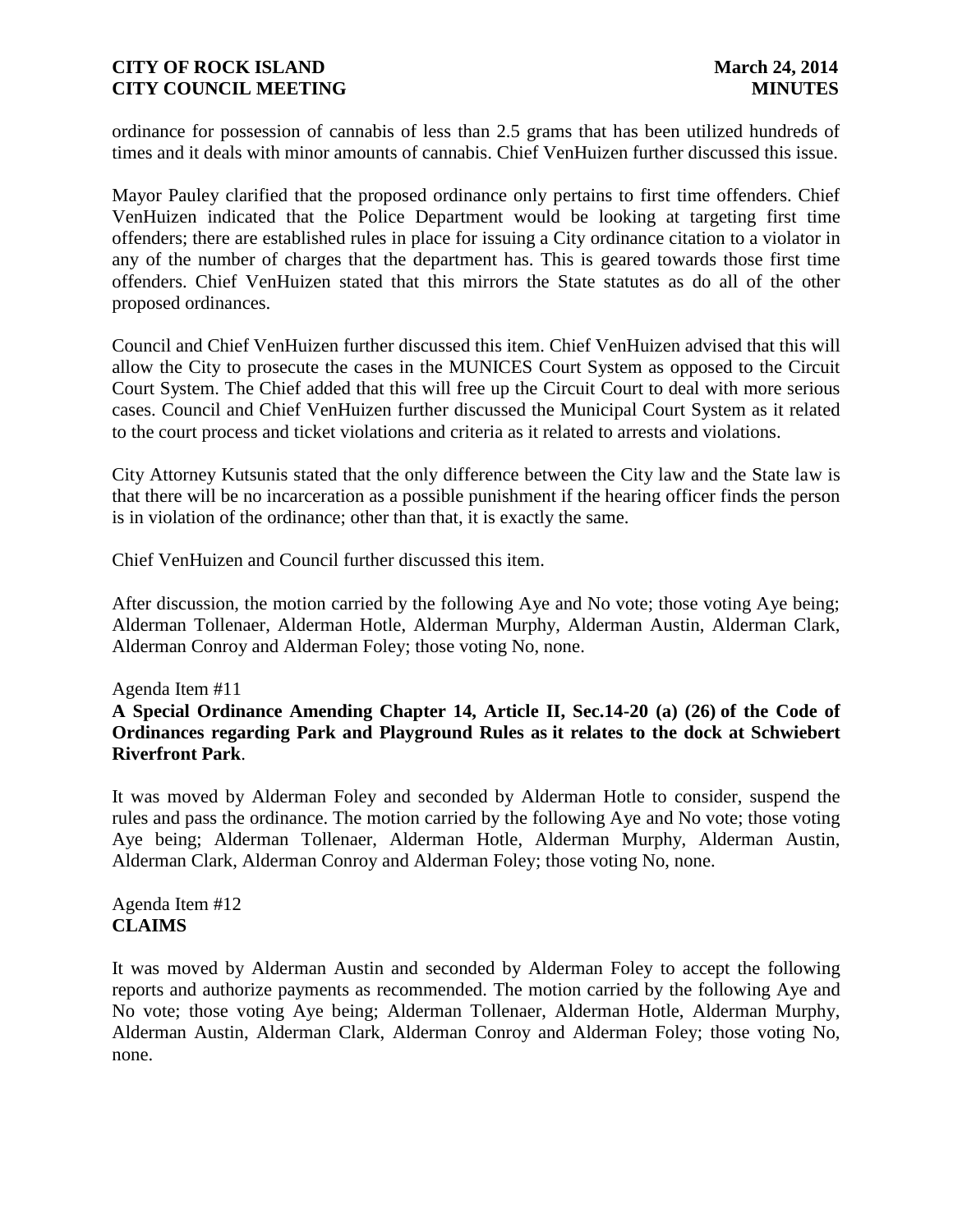a. Report from the Human Resources Department regarding payment in the amount of \$24,000.00 to Arthur J. Gallagher for the annual insurance consulting fee with the necessary budget adjustment.

b. Report from the Public Works Department regarding payment in the amount of \$11,170.19 to Miller Trucking and Excavating for an emergency water main repair at  $38<sup>th</sup>$ Street and  $24<sup>th</sup>$  Avenue.

c. Report from the Public Works Department regarding payment #3 and final in the amount of \$20,903.43 to Legacy Construction for services provided for the 2013 Storm Water Outfall Program project.

d. Report from the Public Works Department regarding payment #5 in the amount of \$31,857.14 to Gilbane Building Company for pre-construction services provided for the Rock Island Police Station project.

# Agenda Item #13 **Claims for the week of March 14 through March 20 in the amount of \$942,717.10.**

Alderman Clark moved and Alderman Hotle seconded to allow the claims. The motion carried by the following Aye and No vote; those voting Aye being; Alderman Tollenaer, Alderman Hotle, Alderman Murphy, Alderman Austin, Alderman Clark, Alderman Conroy and Alderman Foley; those voting No, none.

Agenda Item #14

# **Purchase Card Claims for the month of January in the amount of \$49,657.93 and for the month of February in the amount of \$47,107.79.**

It was moved by Alderman Murphy and seconded by Alderman Austin to approve the purchase card claims. The motion carried by the following Aye and No vote; those voting Aye being; Alderman Tollenaer, Alderman Hotle, Alderman Murphy, Alderman Austin, Alderman Clark, Alderman Conroy and Alderman Foley; those voting No, none.

# Agenda Item #15 **Payroll for the weeks of March 3 through March 16 in the amount of \$1,291,212.47**.

Alderman Conroy moved and Alderman Hotle seconded to allow the payroll. The motion carried by the following Aye and No vote; those voting Aye being; Alderman Tollenaer, Alderman Hotle, Alderman Murphy, Alderman Austin, Alderman Clark, Alderman Conroy and Alderman Foley; those voting No, none.

Agenda Item #16 **Report from the Public Works Department regarding bids for the 44th Avenue Water Main Relocation: 12th Street to 14th Street project, recommending the bid be awarded to Walter D. Laud, Inc. in the amount of \$137,692.65.**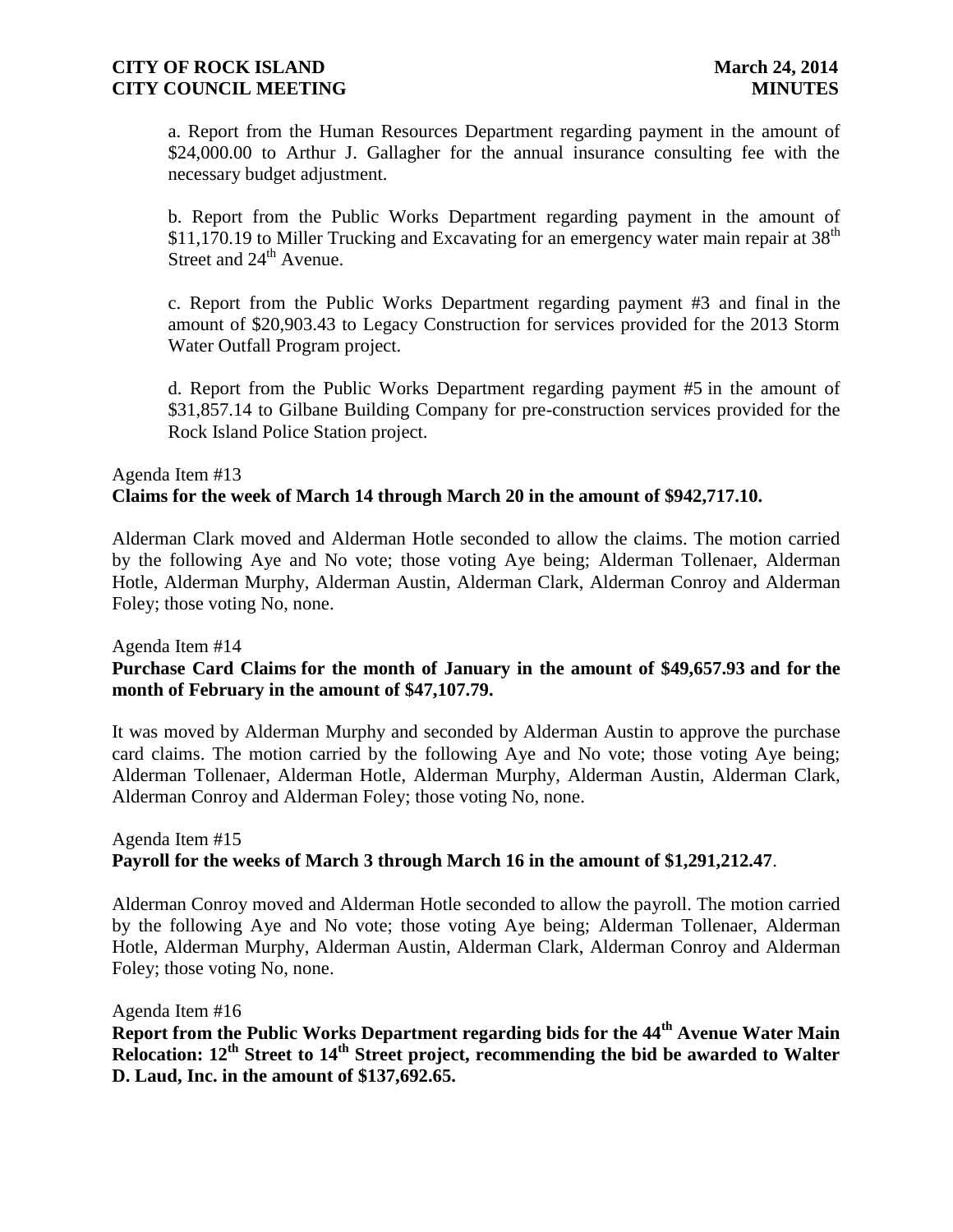It was moved by Alderman Foley and seconded by Alderman Conroy to award the bid as recommended and authorize the City Manager to execute the contract documents. The motion carried by the following Aye and No vote; those voting Aye being; Alderman Tollenaer, Alderman Hotle, Alderman Murphy, Alderman Austin, Alderman Clark, Alderman Conroy and Alderman Foley; those voting No, none.

#### Agenda Items #17

### **Report from the Community and Economic Development Department regarding bids for the demolition of Watchtower Plaza Area Round 3, recommending the bid be awarded to Miller Trucking and Excavating in the amount of \$61,237.00**.

Alderman Hotle moved and Alderman Conroy seconded to award the bid as recommended and authorize the City Manager to execute the contract documents. The motion carried by the following Aye and No vote; those voting Aye being; Alderman Tollenaer, Alderman Hotle, Alderman Murphy, Alderman Austin, Alderman Clark, Alderman Conroy and Alderman Foley; those voting No, none.

#### Agenda Item #18

# **Report from the Finance Department regarding request for proposals for an overhead cost allocation study, recommending the bid be awarded to MGT of America, Inc. in an amount not to exceed \$17,000.00**.

It was moved by Alderman Foley and seconded by Alderman Austin to award the bid as recommended and authorize the City Manager to execute the contract documents. The motion carried by the following Aye and No vote; those voting Aye being; Alderman Tollenaer, Alderman Hotle, Alderman Murphy, Alderman Austin, Alderman Clark, Alderman Conroy and Alderman Foley; those voting No, none.

#### Agenda Item #19

# **Report from the Public Works Department regarding the Coast Guard Auxiliary lease renewal agreement at Sunset Marina**.

Alderman Tollenaer moved and Alderman Hotle seconded to approve the agreement as recommended and authorize the City Manager to execute the contract documents. The motion carried by the following Aye and No vote; those voting Aye being; Alderman Tollenaer, Alderman Hotle, Alderman Murphy, Alderman Austin, Alderman Clark, Alderman Conroy and Alderman Foley; those voting No, none.

#### Agenda Item #20

### **Report from the Public Works Department regarding the 2014 Sod Replacement Program & 50/50 Tree Program, recommending to extend the 2013 contracts with Greenscape Associates through 2014**.

It was moved by Alderman Clark and seconded by Alderman Conroy to approve the extensions as recommended. The motion carried by the following Aye and No vote; those voting Aye being;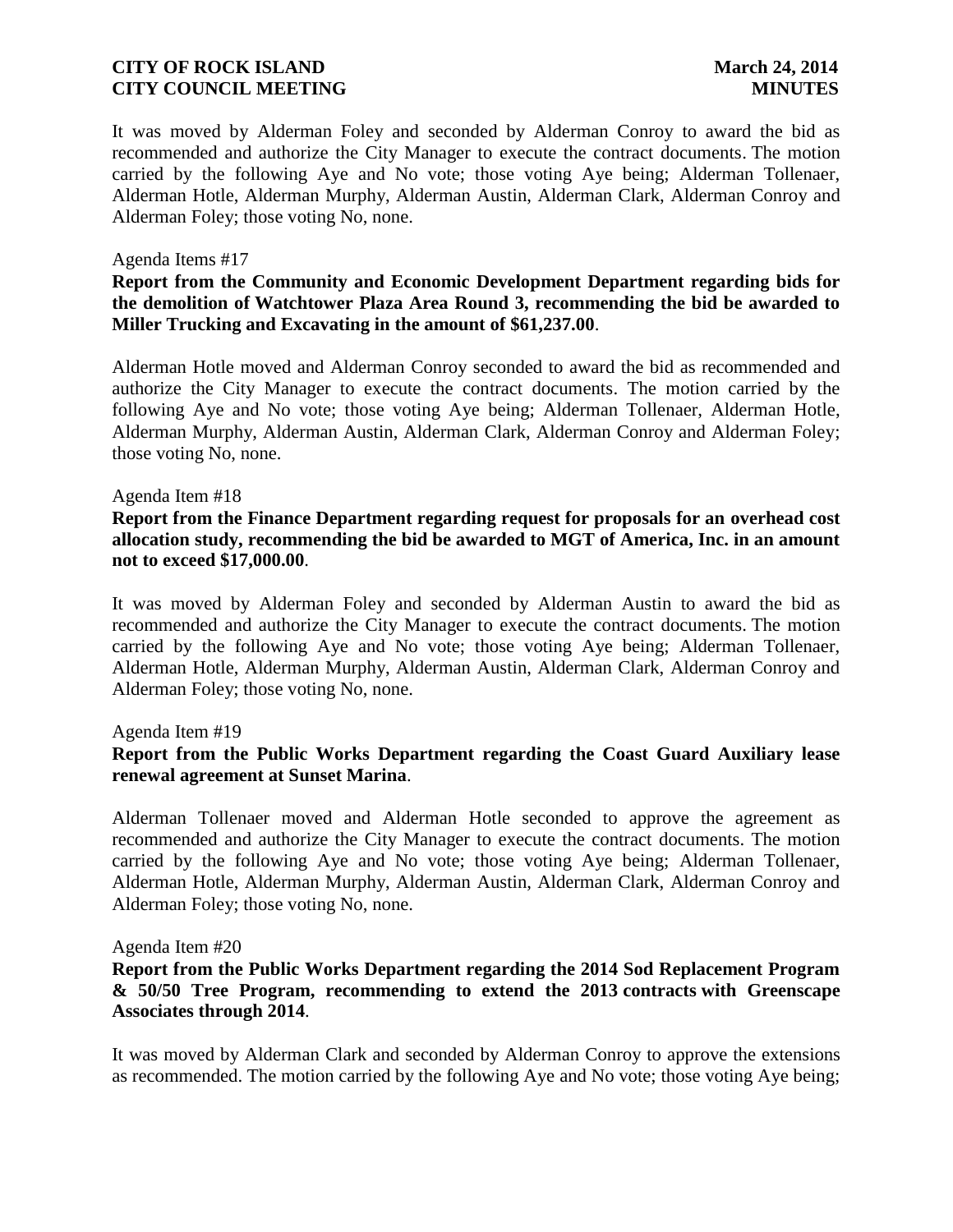Alderman Tollenaer, Alderman Hotle, Alderman Murphy, Alderman Austin, Alderman Clark, Alderman Conroy and Alderman Foley; those voting No, none.

#### Agenda Item #21

# **Report from the Public Works Department regarding the 2014 Joint & Crack Sealing Program, recommending to extend the 2013 maintenance contracts with NuCoat Sealing, LLC in order to perform the required maintenance through 2014.**

Alderman Hotle moved and Alderman Murphy seconded to approve the extensions as recommended. The motion carried by the following Aye and No vote; those voting Aye being; Alderman Tollenaer, Alderman Hotle, Alderman Murphy, Alderman Austin, Alderman Clark, Alderman Conroy and Alderman Foley; those voting No, none.

#### Agenda Item #22

**Report from the Public Works Department regarding the 2014 Brick Street Replacement Program, recommending to extend the 2013 maintenance contract with Centennial Contractors of the Quad Cities in order to perform the required maintenance through 2014.** 

It was moved by Alderman Hotle and seconded by Alderman Murphy to approve the extension as recommended.

Discussion followed. Alderman Foley stated that with the hard winter, he has noticed that in the City and other places in the Quad Cities that brick streets are somewhat upheaving. Alderman Foley added that he has noticed this off of  $20<sup>th</sup>$  Street and  $16<sup>th</sup>$  Avenue in which it looks terrible.

Public Works Director Randy Tweet stated that  $20<sup>th</sup>$  Street and  $16<sup>th</sup>$  Avenue is one of the locations that will be done this year and another location on  $12<sup>th</sup>$  Street suffered that same type of thing.

After discussion, the motion carried by the following Aye and No vote; those voting Aye being; Alderman Tollenaer, Alderman Hotle, Alderman Murphy, Alderman Austin, Alderman Clark, Alderman Conroy and Alderman Foley; those voting No, none.

#### Agenda Item #23

**Report from the Public Works Department regarding the 2014 Asphalt Street Milling and Patching Program, recommending to extend the 2013 maintenance contract with General Asphalt Construction Company in order to perform the required maintenance through 2014.** 

Alderman Foley moved and Alderman Hotle seconded to approve the extension as recommended. The motion carried by the following Aye and No vote; those voting Aye being; Alderman Tollenaer, Alderman Hotle, Alderman Murphy, Alderman Austin, Alderman Clark, Alderman Conroy and Alderman Foley; those voting No, none.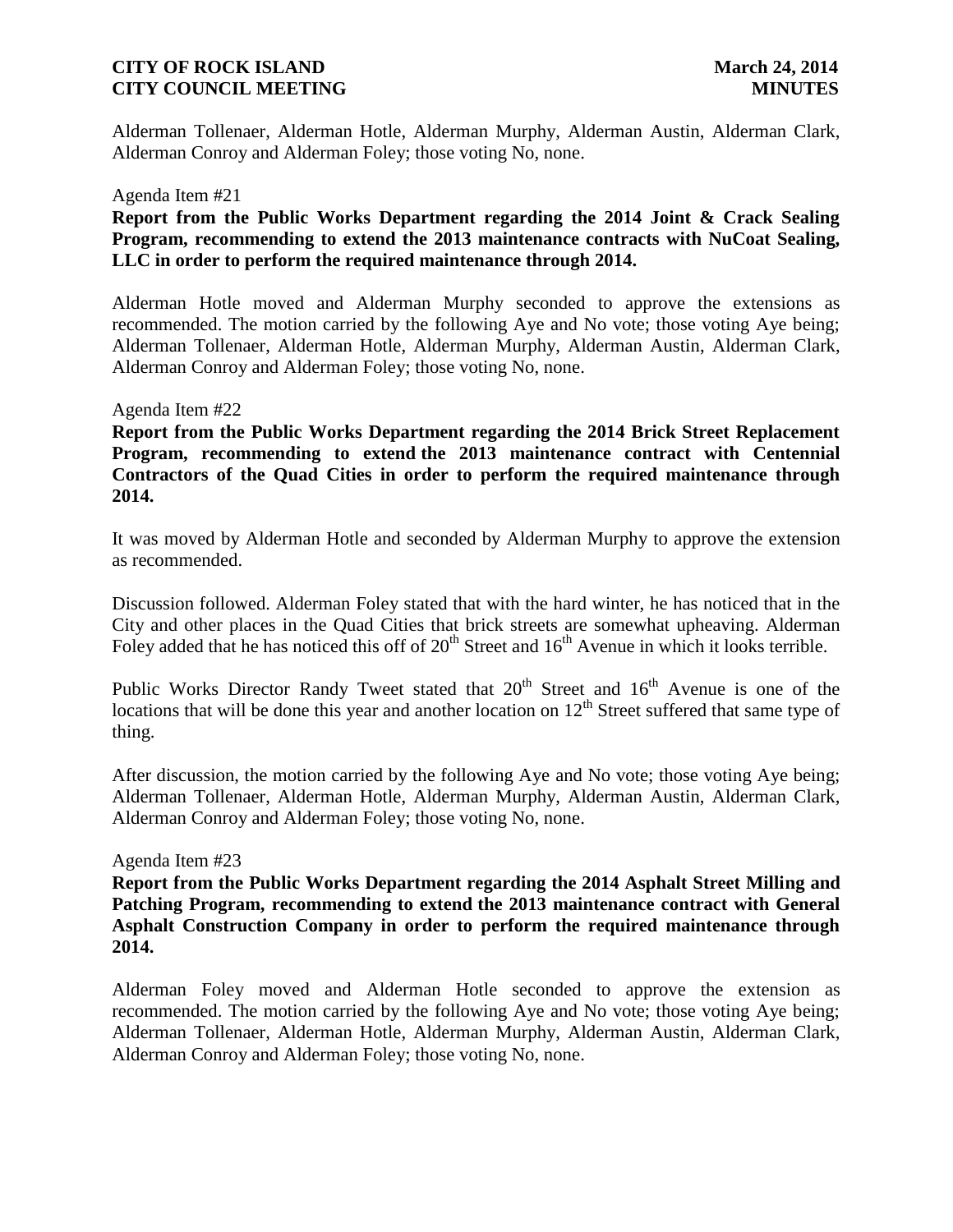#### Agenda Item #24

**Report from the Public Works Department regarding the 2014 Catch Basin/Manhole Program, recommending to extend the 2013 maintenance contract with Langman Construction in order to perform the required maintenance through 2014.**

It was moved by Alderman Conroy and seconded by Alderman Austin to approve the extension as recommended. The motion carried by the following Aye and No vote; those voting Aye being; Alderman Tollenaer, Alderman Hotle, Alderman Murphy, Alderman Austin, Alderman Clark, Alderman Conroy and Alderman Foley; those voting No, none.

#### Agenda Item #25

**Report from the Community and Economic Development Department regarding a Resolution designating Assistant City Manager/Community and Economic Development Director Jeff Eder as the primary signatory for all HUD/CDBG documents and City Manager Thomas Thomas as the alternate signatory.**

Alderman Hotle moved and Alderman Foley seconded to adopt the resolution. The motion carried by the following Aye and No vote; those voting Aye being; Alderman Tollenaer, Alderman Hotle, Alderman Murphy, Alderman Austin, Alderman Clark, Alderman Conroy and Alderman Foley; those voting No, none.

### **Agenda Item #26, 27 and 28**

It was moved by Alderman Conroy and seconded by Alderman Hotle to approve the appointment to the Beautification Commission and the reappointment to the Rock Island County Joint Animal Control Shelter for Agenda Item #26, the appointments and reappointments to the Human Rights Commission for Agenda Item #27 and the reappointments to the Martin Luther King Jr. Center Board for Agenda Item #28. The motion carried by the following Aye and No vote; those voting Aye being; Alderman Tollenaer, Alderman Hotle, Alderman Murphy, Alderman Austin, Alderman Clark, Alderman Conroy and Alderman Foley; those voting No, none.

Agenda Item #26

**Report from the Mayor regarding an appointment to the Beautification Commission and a reappointment to the Rock Island County Joint Animal Control Shelter.**

Agenda Item #27 **Report from the Mayor regarding appointments and reappointments to the Human Rights Commission.**

Agenda Item #28

# **Report from the Mayor regarding reappointments to the Martin Luther King Jr. Center Board.**

Keith Smith was appointed to the Beautification Commission for a four year term expiring June 30, 2018. Jeff VenHuizen was reappointed to the Rock Island County Joint Animal Control Shelter for a three year term expiring March 31, 2017.